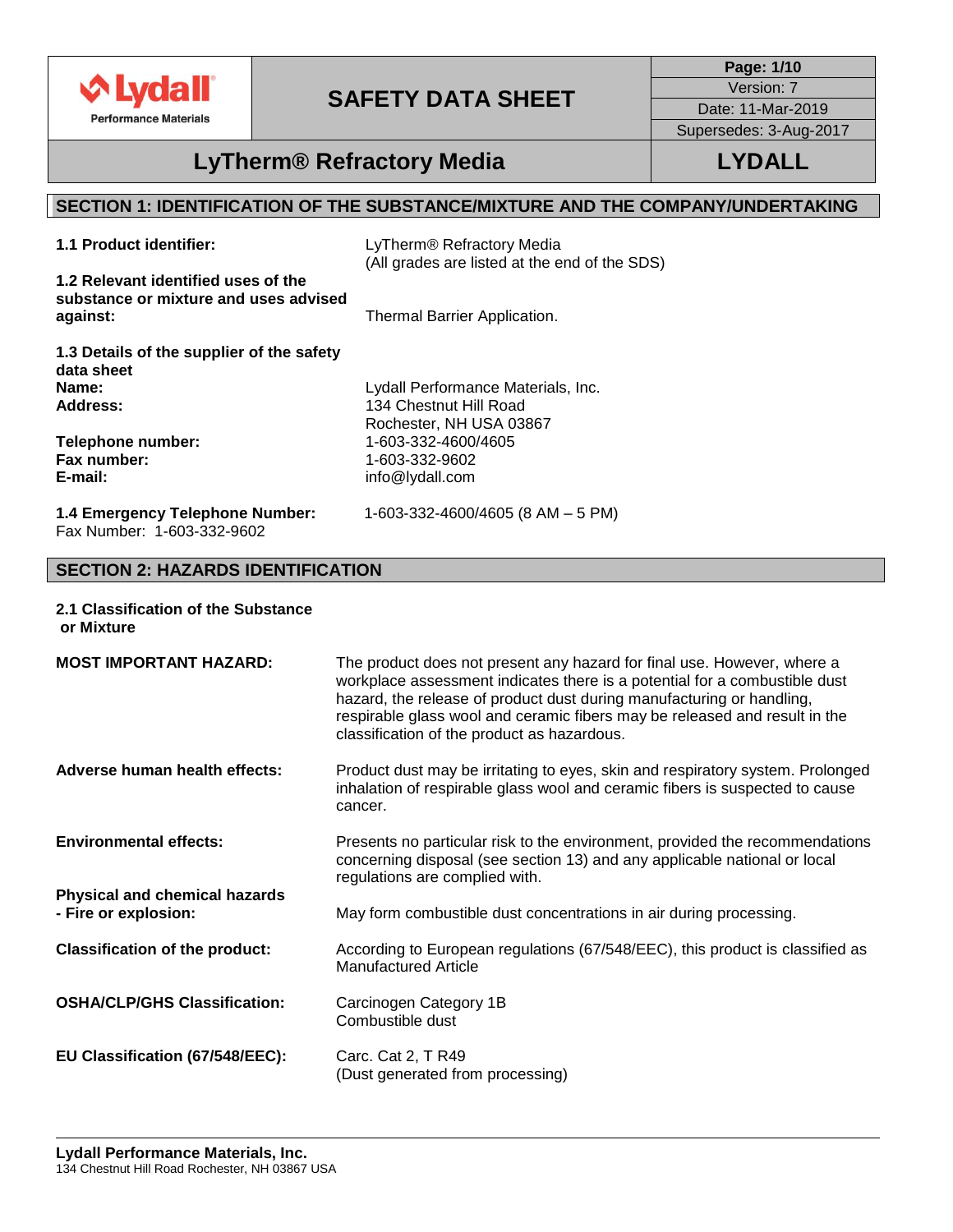

**Page: 2/10** Version: 7

Date: 11-Mar-2019 Supersedes: 3-Aug-2017

# **LyTherm® Refractory Media LYDALL**

- **2.2 Label Elements**
- **- Hazard pictograms:**



| - Signal words:<br>- Hazard statements: | <b>Danger!</b> Contains refractory ceramic fiber respirable size<br>H350: May cause cancer by inhalation<br>May form combustible dust concentrations in air during processing.                                                                                                                                                                                                                       |
|-----------------------------------------|------------------------------------------------------------------------------------------------------------------------------------------------------------------------------------------------------------------------------------------------------------------------------------------------------------------------------------------------------------------------------------------------------|
| - Precautionary statements:             | P201: Obtain special instructions before use<br>P202: Do not handle until all safety precautions have been read and<br>understood<br>P280: Wear eye protection, protective clothing, and protective gloves.<br>P308+P313: IF exposed or concerned: Get medical advice<br>P501: Dispose of container and contents to approved disposal site in<br>accordance with all local and national regulations. |
| 2.3 Other Hazards:                      | None.                                                                                                                                                                                                                                                                                                                                                                                                |

Refer to Section 16 for Full Text of EU Classes and R Phrases.

### **SECTION 3: COMPOSITION/INFORMATION ON INGREDIENTS**

#### **3.1 Substances**

| <b>Substance name</b>       | <b>Contents</b> | CAS No.     | <b>EINECS No.</b> | <b>Classification</b>       |
|-----------------------------|-----------------|-------------|-------------------|-----------------------------|
| Refractories, Fibers,       | $0 - 95%$       | 142844-00-6 | 604-314-4         | Carc. Cat 2; T R49          |
| Aluminosilicate             |                 |             |                   | Carc. 1B H350               |
| Aluminum Oxide (fibrous)    | $0 - 94%$       | 1344-28-1   | 215-691-6         | Carc. Cat 3, Xi, R38, R40   |
| polycrystalline             |                 |             |                   | Carc. 2 H351                |
| Polymer Binder              | $0 - 15%$       | Proprietary | Proprietary       | Not classified as dangerous |
| Special Purpose Glass Fiber | $0 - 10%$       | 65997-17-3  | 266-046-0         | Carc. Cat 3, Xi, R38, R40   |
| Respirable Size             |                 |             |                   | Carc. 2 H351                |

See Section 16 for full text of GHS and EU Classifications.

#### **SECTION 4: FIRST AID MEASURES**

#### **4.1 Description of First Aid Measures**

**Eye contact:** Do not rub your eyes. Dust particles may cause abrasive eye injury. Flush eyes with water, holding the eyelids apart for several minutes. Get medical attention if irritation persists. **Skin contact:** Do not rub or scratch. Rinse exposed skin with cold water then wash skin with soap and water. Do not use hot water as that opens skin pores and may increase fiber penetration and irritation. Remove contaminated clothing and launder before re-use. Get medical attention if irritation persists.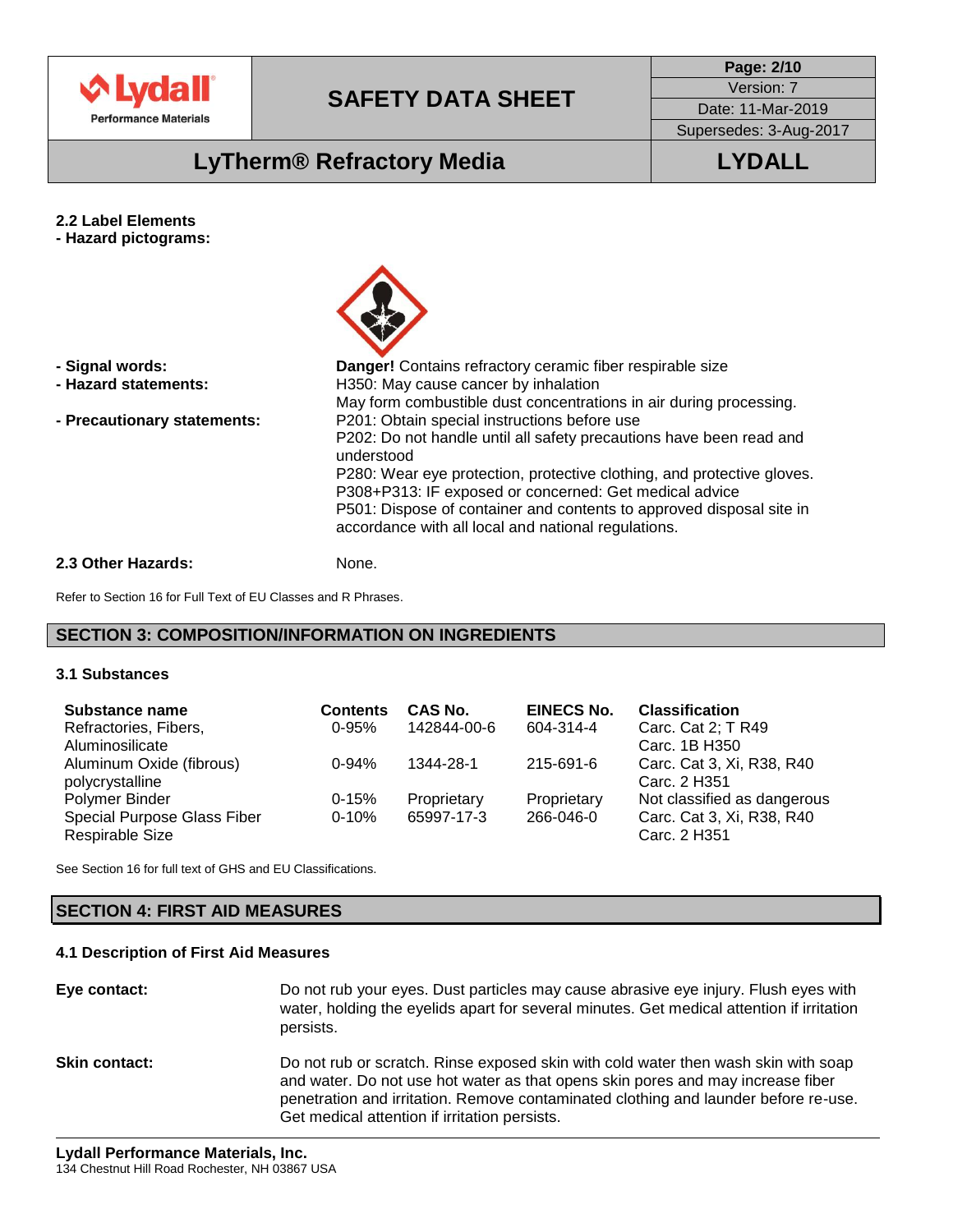

**Page: 3/10** Version: 7

Date: 11-Mar-2019 Supersedes: 3-Aug-2017

# **LyTherm® Refractory Media LYDALL**

| Inhalation:                                                                              | Remove victim to fresh air. Drink water to clear throat and blow nose to remove dust.<br>Get medical attention if irritation persists.                                                                             |
|------------------------------------------------------------------------------------------|--------------------------------------------------------------------------------------------------------------------------------------------------------------------------------------------------------------------|
| Ingestion:                                                                               | If small quantities are swallowed, rinse out mouth with water. Drink plenty of water to<br>help reduce irritation. If large amounts are swallowed or if irritation or discomfort<br>occurs, get medical attention. |
| 4.2 Most Important<br>symptoms and effects,<br>both acute and delayed:                   | May cause eye irritation. May cause mild skin and respiratory irritation. Suspected<br>of causing cancer.                                                                                                          |
| 4.3 Indication of any<br>immediate medical<br>attention and special<br>treatment needed: | No immediate treatment is normally required.                                                                                                                                                                       |

**See Section 11 for more detailed information on health effects.**

### **SECTION 5: FIREFIGHTING MEASURES**

| 5.1 Extinguishing Media: | Use water, water fog, carbon dioxide, foam or dry chemical. |
|--------------------------|-------------------------------------------------------------|
|--------------------------|-------------------------------------------------------------|

**5.2 Special Hazards Arising from the Substance or Mixture:** This product is not classified as flammable or combustible. However, where a workplace assessment indicates there is a potential for a combustible dust hazard: Dust generated in cutting or other processing of this material may present a potential fire and explosion hazard if suspended in air at high concentrations. Settled dust presents a fire hazard. Re-suspension of the dust into the air by vibration, traffic, material handling, etc. in high concentrations in the presence of an ignition source could result in a dust explosion. Minimize the generation and accumulation of dust.

**5.3 Advice for Fire-Fighters:** Firefighters should wear full emergency equipment and NIOSH approved positive pressure self-contained breathing apparatus for all fires involving chemical products.

#### **SECTION 6: ACCIDENTAL RELEASE MEASURES**

| 6.1 Personal Precautions,<br><b>Protective Equipment and</b><br><b>Emergency Procedures:</b> | Wear appropriate protective clothing and equipment (see section 8). Avoid<br>contact with skin, eyes or clothing. Do not breathe dust.                                                                                                                                                                                                                                                                                                                                               |
|----------------------------------------------------------------------------------------------|--------------------------------------------------------------------------------------------------------------------------------------------------------------------------------------------------------------------------------------------------------------------------------------------------------------------------------------------------------------------------------------------------------------------------------------------------------------------------------------|
| <b>6.2 Environmental</b><br><b>Precautions:</b>                                              | Avoid release to the environment.                                                                                                                                                                                                                                                                                                                                                                                                                                                    |
| 6.3 Methods and Material for<br><b>Containment and Cleaning</b><br>Up:                       | Pick up material and place into a container for disposal. Where a workplace<br>assessment indicates there is a potential for a combustible dust hazard: Wet<br>down and collect in a manner to minimize the generation of airborne dusts or<br>vacuum with a high efficiency vacuum cleaner. If a vacuum is used, explosion<br>proof equipment is required. Nonsparking tools should be used. Dust deposits<br>should not be allowed to accumulate on surfaces, as these may form an |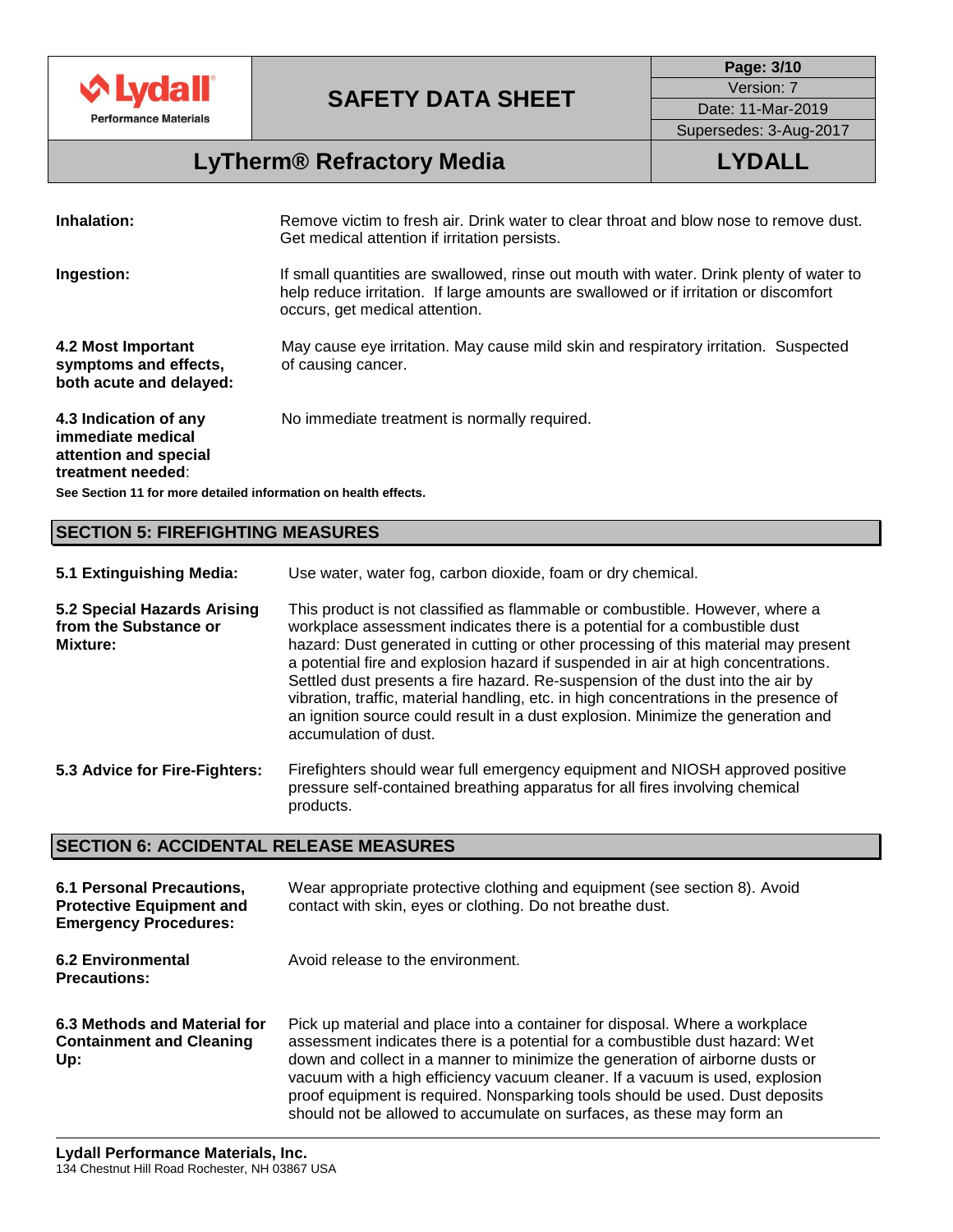

**Page: 4/10** Version: 7 Date: 11-Mar-2019 Supersedes: 3-Aug-2017

# **LyTherm® Refractory Media LYDALL**

explosive mixture if they are released into the atmosphere in sufficient concentrations. Avoid dispersal of dust in the air (i.e., clearing dust surfaces with compressed air).

| 6.4 Reference to Other | Refer to Section 8 for personal protective equipment and Section 13 for disposal |
|------------------------|----------------------------------------------------------------------------------|
| <b>Sections:</b>       | information.                                                                     |

### **SECTION 7: HANDLING and STORAGE**

| 7.1 Precautions for Safe<br><b>Handling</b>                                    | Avoid contact with eyes, skin and clothing. Avoid creating and breathing dusts.<br>Wear protective clothing and equipment as described in Section 8. Use only with<br>adequate ventilation. Do not eat, drink or smoke when using this material.<br>Launder contaminated clothing before re-use. Wash thoroughly with soap and<br>water after handling. Minimize the generation and accumulation of dust. Where a<br>workplace assessment indicates there is a potential for a combustible dust<br>hazard: Keep dust away from open flames, hot surfaces and sources of ignition.<br>Follow good housekeeping practices to keep surfaces, including areas overhead<br>such as piping, drop ceilings, ductwork, etc. free from settled dust. Dry powders<br>can build static electricity charges when subjected to friction of transfer and in<br>mixing operations. Provide adequate precautions, such as electrical grounding<br>and bonding, or inert atmospheres. |
|--------------------------------------------------------------------------------|----------------------------------------------------------------------------------------------------------------------------------------------------------------------------------------------------------------------------------------------------------------------------------------------------------------------------------------------------------------------------------------------------------------------------------------------------------------------------------------------------------------------------------------------------------------------------------------------------------------------------------------------------------------------------------------------------------------------------------------------------------------------------------------------------------------------------------------------------------------------------------------------------------------------------------------------------------------------|
|                                                                                | Empty containers retain product residues. Follow all SDS precautions in<br>handling empty containers.                                                                                                                                                                                                                                                                                                                                                                                                                                                                                                                                                                                                                                                                                                                                                                                                                                                                |
| <b>7.2 Conditions for Safe</b><br>Storage, Including any<br>Incompatibilities: | Store in a dry, well-ventilated area.                                                                                                                                                                                                                                                                                                                                                                                                                                                                                                                                                                                                                                                                                                                                                                                                                                                                                                                                |
| 7.3 Specific end use(s):                                                       | Filter media for the manufacture of air filters.                                                                                                                                                                                                                                                                                                                                                                                                                                                                                                                                                                                                                                                                                                                                                                                                                                                                                                                     |

### **SECTION 8: EXPOSURE CONTROLS/PERSONAL PROTECTION**

#### **8.1 Control Parameters:**

| Refractories, Fibers, Aluminosilicate  | 5 mg/m3 (respirable) 15 mg/m3 (total dust) TWA OSHA PEL |
|----------------------------------------|---------------------------------------------------------|
|                                        | 0.2 f/cc TWA ACGIH TLV                                  |
|                                        | 0.5 f/cc TWA RCFC* recommended                          |
|                                        | 1 fibre/mL TWA UK OEL                                   |
|                                        | 0.1 fibre.cm3 VME France                                |
|                                        | 0.25 respirable fibers/mL Germany                       |
| Aluminum Oxide (fibrous)               | 5 mg/m3 (respirable) 15 mg/m3 (total dust) TWA OSHA PEL |
| polycrystalline                        | 0.5 f/cc TWA manufacturer recommended                   |
| Polymer Fiber and Binder (as           | 5 mg/m3 (respirable) 15 mg/m3 (total dust) TWA OSHA PEL |
| particulates not otherwise classified) |                                                         |
| Special Purpose Glass Fiber            | 5 mg/m3 (respirable) 15 mg/m3 (total dust) TWA OSHA PEL |
| Respirable Size                        | 1 f/cc TWA OSHA HSPP*                                   |
|                                        | 1 f/cc TWA ACGIH TLV                                    |
|                                        | 5 mg/m3 or 2 fibre/mL TWA UK OEL                        |
|                                        | 1 fibre.cm-3 VME France                                 |
|                                        | 0.25 respirable fibers/mL Germany                       |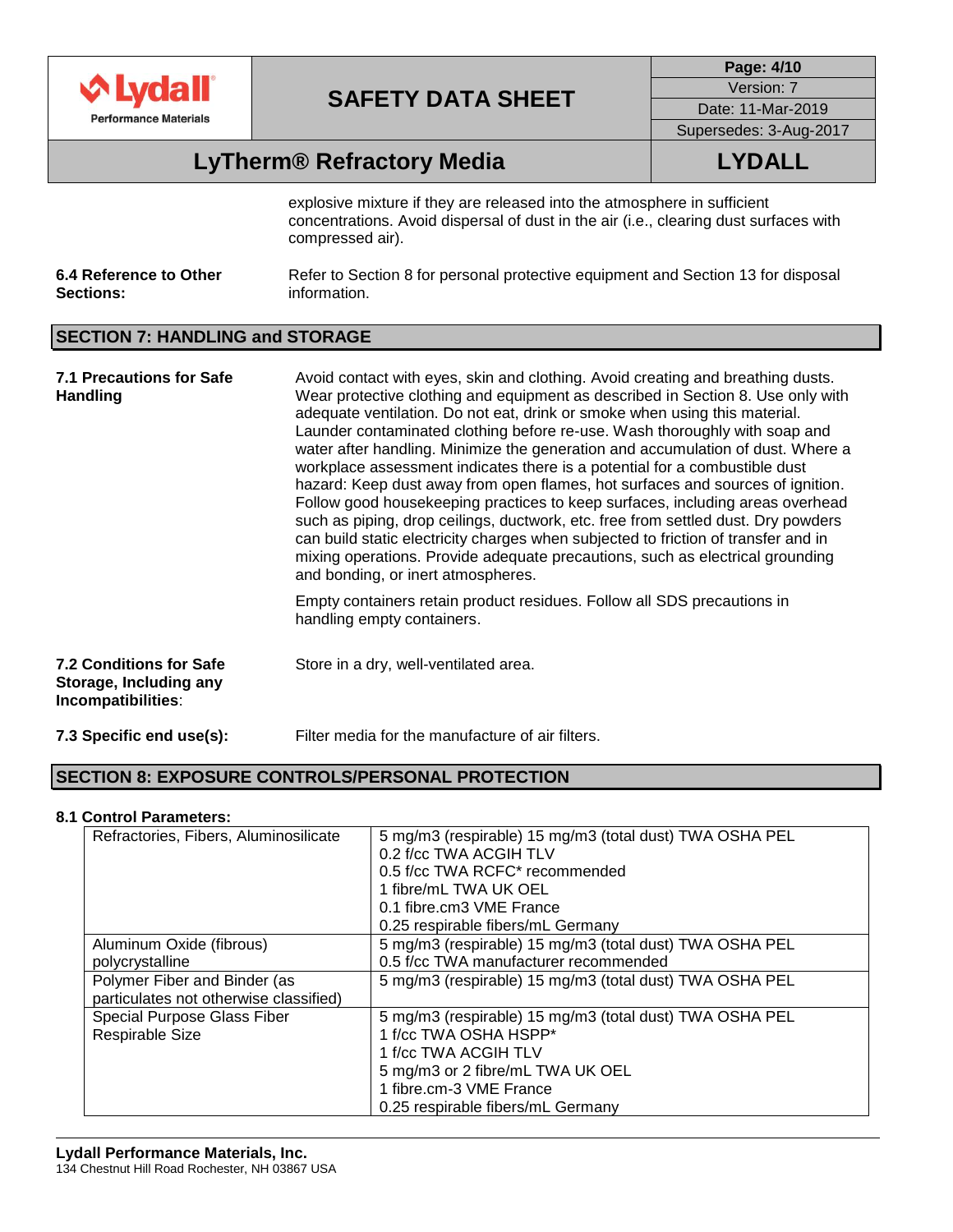

**Page: 5/10** Version: 7

Date: 11-Mar-2019 Supersedes: 3-Aug-2017

# **LyTherm® Refractory Media LYDALL**

\* HSPP = OSHA voluntary Health and Safety Partnership Program Note: If not listed above, refer to local regulations for specific country exposure limits

| 8.2 Exposure Controls:                       |                                                                                                                                                                                                                                                                                                                                                                                                                                                                                                                                                                                                                                                                                                                                                                                                                                                                                      |
|----------------------------------------------|--------------------------------------------------------------------------------------------------------------------------------------------------------------------------------------------------------------------------------------------------------------------------------------------------------------------------------------------------------------------------------------------------------------------------------------------------------------------------------------------------------------------------------------------------------------------------------------------------------------------------------------------------------------------------------------------------------------------------------------------------------------------------------------------------------------------------------------------------------------------------------------|
| - Engineering Measures:                      | Use with adequate local exhaust ventilation to minimize exposures. Provide local<br>exhaust ventilation where product is cut or processed in a manner that generates<br>dust. Where a workplace assessment indicates there is a potential for a combustible<br>dust hazard: It is recommended that all dust control equipment such as local exhaust<br>ventilation and material transport systems involved in handling this product contain<br>explosion relief vents or an explosion suppression system or an oxygen deficient<br>environment. Ensure that dust handling systems (such as exhaust ducts, dust<br>collectors, vessels and processing equipment) are designed in a manner to prevent<br>the escape of dust into the work area (i.e. there is no leakage from the equipment).<br>Use only appropriately classified electrical equipment and powered industrial trucks. |
| - Respiratory Protection:                    |                                                                                                                                                                                                                                                                                                                                                                                                                                                                                                                                                                                                                                                                                                                                                                                                                                                                                      |
|                                              | If the occupational exposure limits are exceeded or irritation is experienced, wear<br>an approved particulate respirator. Selection of respiratory protection depends on<br>the contaminant type, form and concentration. Select and use in accordance with<br>all applicable regulations (in the US follow OSHA 1910.134) and good Industrial<br>Hygiene practice.                                                                                                                                                                                                                                                                                                                                                                                                                                                                                                                 |
| - Hand Protection:                           |                                                                                                                                                                                                                                                                                                                                                                                                                                                                                                                                                                                                                                                                                                                                                                                                                                                                                      |
|                                              | Wear protective gloves to minimize skin contact. Barrier creams may be useful in<br>reducing irritation.                                                                                                                                                                                                                                                                                                                                                                                                                                                                                                                                                                                                                                                                                                                                                                             |
| - Eye/face Protection:                       |                                                                                                                                                                                                                                                                                                                                                                                                                                                                                                                                                                                                                                                                                                                                                                                                                                                                                      |
|                                              | Wear safety glasses with side shields or dust proof goggles.                                                                                                                                                                                                                                                                                                                                                                                                                                                                                                                                                                                                                                                                                                                                                                                                                         |
| - Other Protective Clothing<br>or Equipment: | Clothing with long sleeves and pants should be worn to avoid skin contact. Washing<br>facilities should be available in the work area. Work clothing should be laundered<br>separately from normal clothing.                                                                                                                                                                                                                                                                                                                                                                                                                                                                                                                                                                                                                                                                         |

### **SECTION 9: PHYSICAL and CHEMICAL PROPERTIES**

### **9.1 Information on basic Physical and Chemical Properties**

| White bonded web.               |
|---------------------------------|
| Odorless.                       |
| Not determined                  |
| Not applicable                  |
| >700°C (>1,292°F) (glass fiber) |
| Not applicable                  |
| Not applicable                  |
| Not applicable                  |
|                                 |
| 0%                              |
| Not applicable                  |
| Not applicable                  |
| Not applicable                  |
| Not applicable                  |
| Insoluble                       |
| Not applicable                  |
|                                 |
| Not determined                  |
|                                 |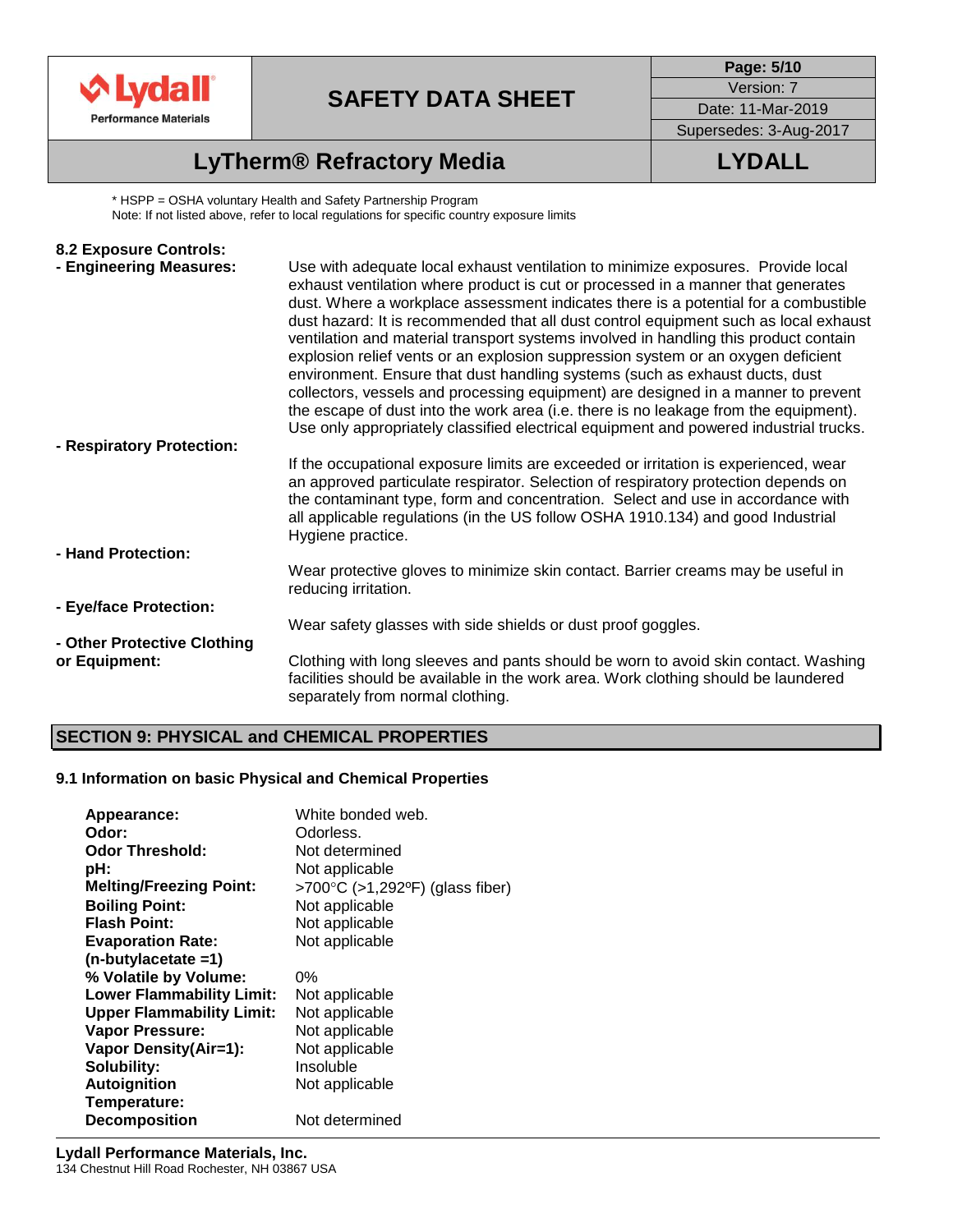

**Page: 6/10** Version: 7

Date: 11-Mar-2019

Supersedes: 3-Aug-2017

# **LyTherm® Refractory Media LYDALL**

| Temperature:                     |                                                                                                                                                  |
|----------------------------------|--------------------------------------------------------------------------------------------------------------------------------------------------|
| Viscosity:                       | Not applicable                                                                                                                                   |
| <b>Explosive Properties:</b>     | If assessed as a combustible dust hazard: High concentrations of dust in the<br>presence of an ignition source could result in a dust explosion. |
| <b>Oxidizing Properties:</b>     | Not applicable                                                                                                                                   |
| Specific Gravity ( $H_2O = 1$ ): | Not determined                                                                                                                                   |
| <b>Molecular Formula:</b>        | Not determined                                                                                                                                   |
| <b>Molecular Weight:</b>         | Not determined                                                                                                                                   |

#### **9.2 Other Information:** None.

| <b>SECTION 10: STABILITY and REACTIVITY</b>        |                                                                                                                                  |  |  |  |  |
|----------------------------------------------------|----------------------------------------------------------------------------------------------------------------------------------|--|--|--|--|
| <b>10.1 Reactivity:</b>                            | This material is not reactive under normal conditions.                                                                           |  |  |  |  |
| <b>10.2 Chemical Stability:</b>                    | Stable                                                                                                                           |  |  |  |  |
| 10.3 Possibility of<br><b>Hazardous Reactions:</b> | Will not occur.                                                                                                                  |  |  |  |  |
| 10.4 Conditions to Avoid:                          | Avoid dust formation.                                                                                                            |  |  |  |  |
| 10.5 Incompatible Materials:                       | Avoid strong acids.                                                                                                              |  |  |  |  |
| 10.6 Hazardous<br><b>Decomposition Products:</b>   | Thermal decomposition of polymer binder will generate oxides of carbon, fluorine,<br>hydrogen fluoride and various hydrocarbons. |  |  |  |  |

### **SECTION 11: TOXICOLOGICAL INFORMATION**

#### **11.1 Information on Toxicological Effects: Potential Health Effects:**

| Eye Contact:                                                                                                         | Dust may cause mechanical irritation and possible injury.                                                            |  |  |  |  |
|----------------------------------------------------------------------------------------------------------------------|----------------------------------------------------------------------------------------------------------------------|--|--|--|--|
| <b>Skin Contact:</b>                                                                                                 | Dust may cause mechanical irritation.                                                                                |  |  |  |  |
| Inhalation:                                                                                                          | Dust may cause nose, throat and upper respiratory tract irritation. Symptoms include                                 |  |  |  |  |
|                                                                                                                      | coughing, sneezing and scratchy throat.                                                                              |  |  |  |  |
| Ingestion:                                                                                                           | May cause irritation of the mouth and intestinal tract.                                                              |  |  |  |  |
| <b>Acute toxicity:</b>                                                                                               | No specific data is available                                                                                        |  |  |  |  |
| Skin corrosion/irritation: Not a skin corrosive.                                                                     |                                                                                                                      |  |  |  |  |
|                                                                                                                      | Eye damage/irritation: Dust may cause mechanical irritation and possible injury.                                     |  |  |  |  |
|                                                                                                                      | Respiratory Irritation: Dust may be irritating to the respiratory system.                                            |  |  |  |  |
| Respiratory Sensitization: Not a respiratory sensitizer.                                                             |                                                                                                                      |  |  |  |  |
| <b>Skin Sensitization:</b>                                                                                           | Not a skin sensitizer.                                                                                               |  |  |  |  |
| Germ Cell Mutagenicity: Not classified a germ cell mutagen.                                                          |                                                                                                                      |  |  |  |  |
|                                                                                                                      | Carcinogenicity: Glass wool including special purpose glass fibers (respirable size) are classified by NTP as        |  |  |  |  |
|                                                                                                                      | reasonably anticipated to be a carcinogen. IARC has classified special purpose glass fibers as group 2B, possibly    |  |  |  |  |
|                                                                                                                      | carcinogenic to humans. ACGIH has classified special purpose glass fibers as A3, confirmed animal carcinogen with    |  |  |  |  |
|                                                                                                                      | unknown relevance to humans. Mineral wool (special purpose glass fibers) is classified as a category 3 carcinogen in |  |  |  |  |
| the EU CLP. OSHA has not classified special purpose glass fibers. Ceramic fibers (respirable size) are classified by |                                                                                                                      |  |  |  |  |
|                                                                                                                      |                                                                                                                      |  |  |  |  |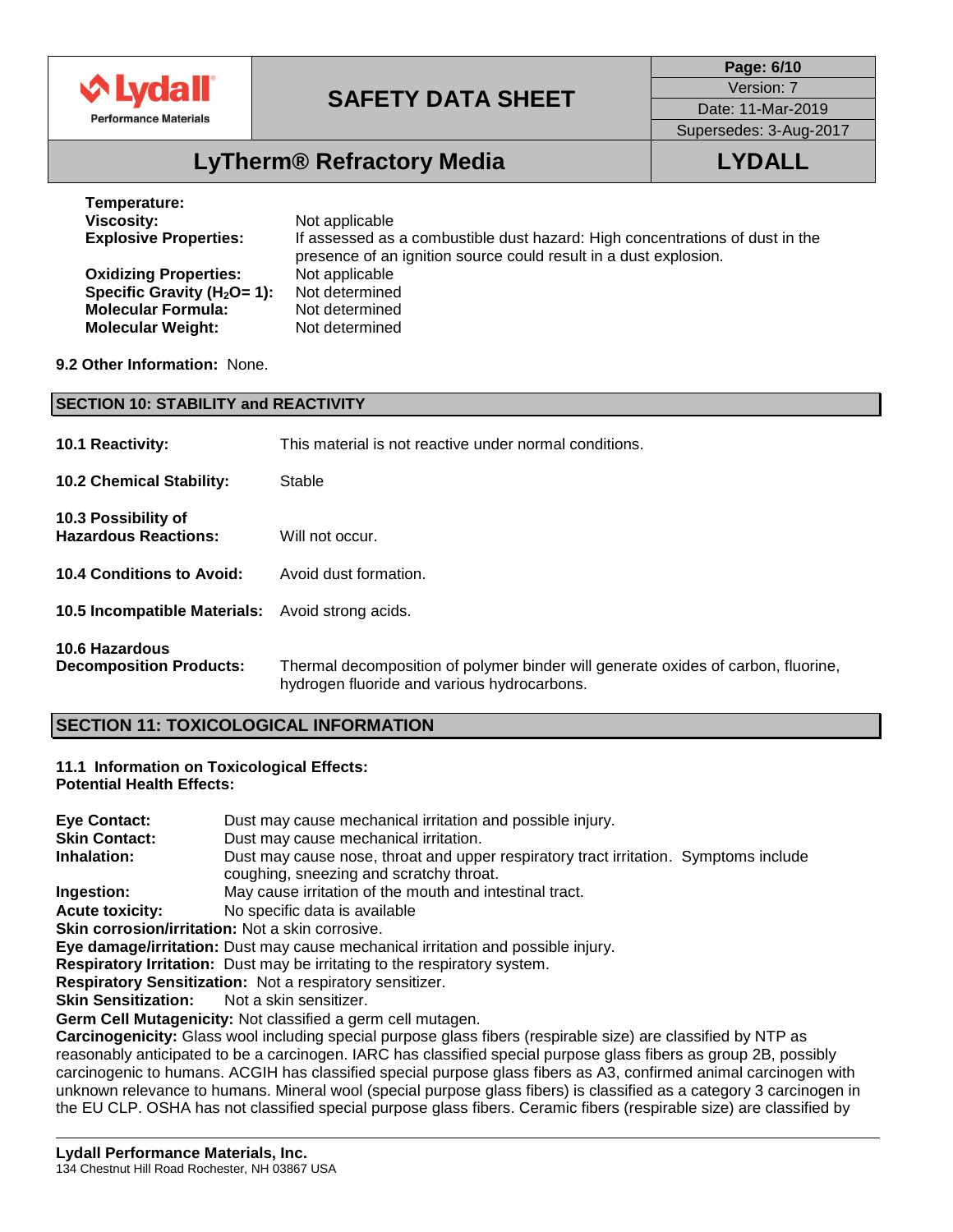

**Page: 7/10** Version: 7

Date: 11-Mar-2019

Supersedes: 3-Aug-2017

# **LyTherm® Refractory Media LYDALL**

NTP as reasonably anticipated to be a carcinogen. IARC has classified refractory ceramic fibers as group 2B, possibly carcinogenic to humans. Refractory ceramic fibers are classified as a category 2 carcinogen in the EU CLP. Both IARC and NTP have classified respirable crystalline silica as a known human carcinogen. ACGIH has classified refractory ceramic fibers and cristobalite as A2, suspected human carcinogens. OSHA has not classified ceramic fibers or crystalline silica. None of the other components is classified as a carcinogen by IARC, NTP, ACGIH or OSHA. None of the other components is classified as a carcinogen by IARC, NTP, ACGIH, OSHA or the EU CLP. **Specific Target Organ Toxicity**:

> Single Exposure: No data available. Repeat Exposure: No data available.

### **SECTION 12: ECOLOGICAL INFORMATION**

### **12.1 Toxicity:**

No data available.

- **12.2 Persistence and degradability:** No data available.
- **12.3 Bioaccumulative Potential:**  No data available.
- **12.4 Mobility in Soil:** 
	- No data available.
- **12.5 Results of PVT and vPvB assessment:**  Not required.
- **12.6 Other Adverse Effects:**

None.

### **SECTION 13: DISPOSAL CONSIDERATIONS**

#### **13.1 Waste Treatment Methods:**

Dispose in accordance with local, state and national regulations.

### **SECTION 14: TRANSPORTATION INFORMATION**

|                        | <b>14.1 UN</b><br><b>Number</b> | 14.2 UN Proper Shipping Name | 14.3<br>Hazard<br>Class(s) | 14.4<br><b>Packing</b><br>Group | 14.5<br><b>Environmental</b><br><b>Hazards</b> |
|------------------------|---------------------------------|------------------------------|----------------------------|---------------------------------|------------------------------------------------|
| <b>US DOT</b>          | N/A                             | Not classified for transport | N/A                        | N/A                             | N/A                                            |
| Canadian<br><b>TDG</b> | N/A                             | Not classified for transport | N/A                        | N/A                             | N/A                                            |
| EU<br><b>ADR/RID</b>   | N/A                             | Not classified for transport | N/A                        | N/A                             | N/A                                            |
| <b>IMDG</b>            | N/A                             | Not classified for transport | N/A                        | N/A                             | N/A                                            |
| <b>IATA/ICAO</b>       | N/A                             | Not classified for transport | N/A                        | N/A                             | N/A                                            |

#### **14.6 Special Precautions for User:** None

#### **14.7 Transport in Bulk According to Annex III MARPOL 73/78 and the IBC Code:** Not determined.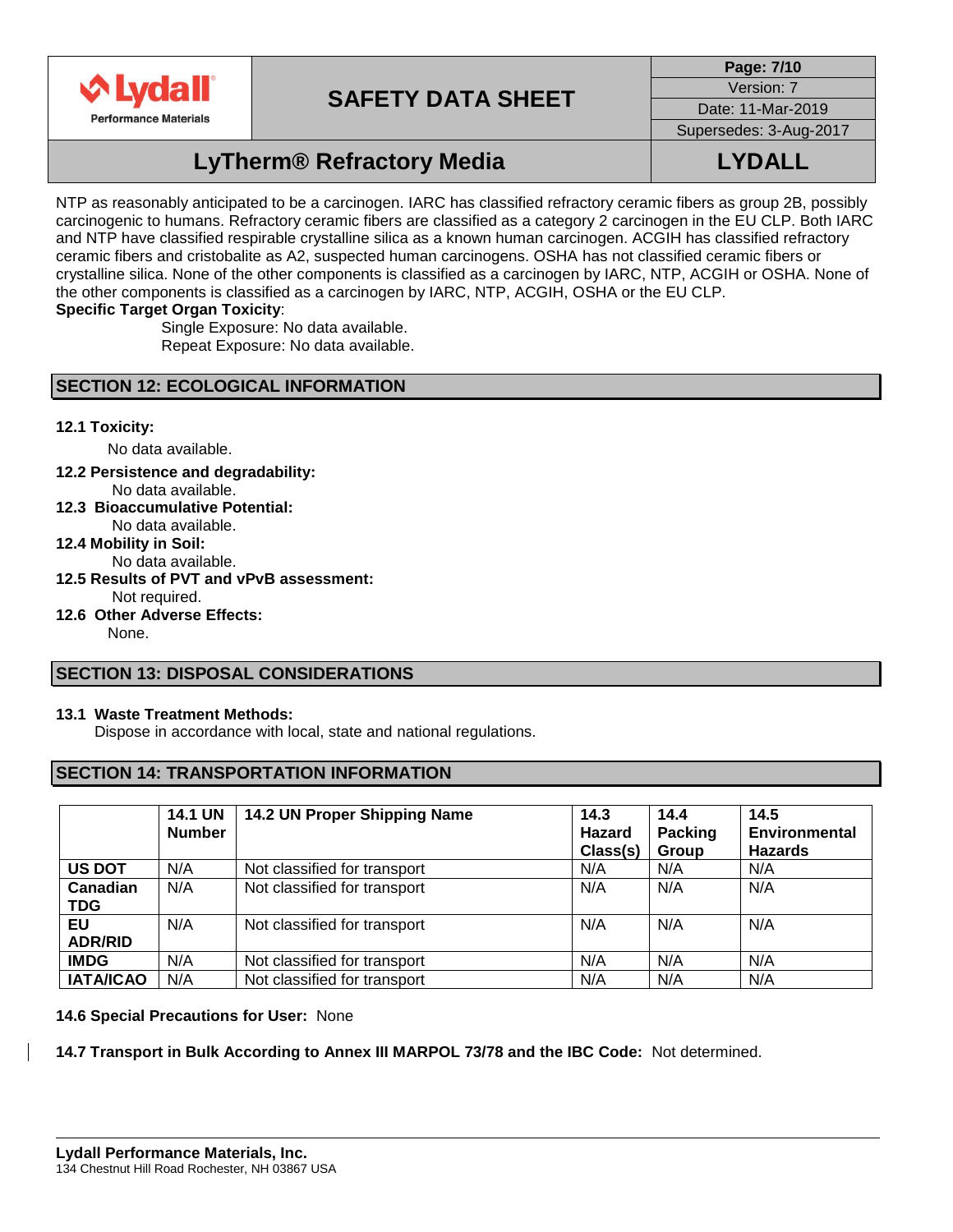

**Page: 8/10** Version: 7

Date: 11-Mar-2019 Supersedes: 3-Aug-2017

## **LyTherm® Refractory Media LYDALL**

### **SECTION 15: REGULATORY INFORMATION**

**15.1 Safety, Health and Environmental Regulations/Legislation Specific for the Substance or Mixture**

### **U.S. REGULATIONS:**

**CERCLA:** This product is not subject to CERCLA reporting requirements. Many states have more stringent release reporting requirements. Report spills required under federal, state and local regulations.

#### **SARA TITLE III:**

**Hazard Category for Section 311/312:** This product is a manufactured article and not subject to reporting.

**Section 313 Toxic Chemicals:** This product contains the following chemicals subject to Annual Release Reporting Requirements Under SARA Title III, Section 313 (40 CFR 372): None.

**Section 302 Extremely Hazardous Substances (TPQ):** None.

#### **U.S. STATE REGULATIONS:**

**California Proposition 65:** This product contains special purpose glass fiber and ceramic fibers (airborne particles of respirable size) which are known to the State of California to cause cancer. This product may also contain trace amounts of formaldehyde which is known to the State of California to cause cancer.

### **INTERNATIONAL REGULATIONS:**

**RoHS** (Restriction on the Use of Certain Hazardous Substances in Electrical and Electronic Equipment Regulations): This product is RoHS compliant.

**EU Labeling:** Finished product is an article and no labeling is required.

**REACH:** This product is an article and not subject to registration.

**Canadian WHMIS:** If dust is generated in processing this dust would be classified as Class D-2-A (eye, skin and respiratory irritant, carcinogen).

#### **INTERNATIONAL INVENTORIES**

**US Toxic Substances Control Act Inventory (TSCA):** This product is an article and not subject to TSCA.

**EU Chemical Inventory (EINECS)/REACH:** This product is considered an article under EINECS and REACH.

**Australian Inventory of Chemical Substances:** This product is an article and not subject to chemical notification requirements.

**China Inventory of Existing Chemicals and Chemical Substances:** This product is an article and not subject to chemical notification requirements.

**Japanese Existing and New Chemical Substances:** This product is an article and not subject to chemical notification requirements.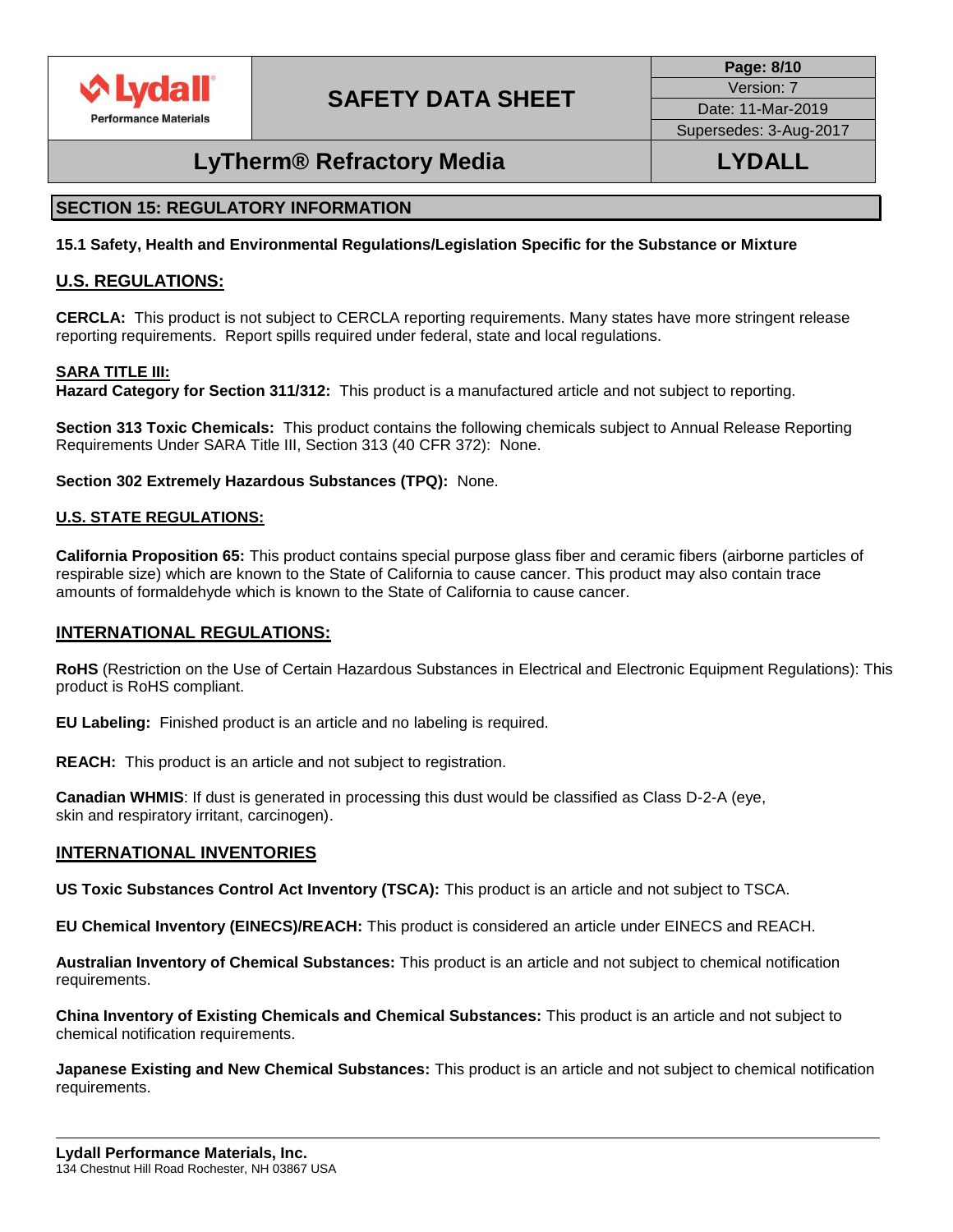

**Page: 9/10** Version: 7 Date: 11-Mar-2019 Supersedes: 3-Aug-2017

### **LyTherm® Refractory Media LYDALL**

**Korean Existing Chemicals List:** This product is an article and not subject to chemical notification requirements.

**Philippine Inventory of Chemicals and Chemical Substances:** This product is an article and not subject to chemical notification requirements.

**Canadian CEPA New Chemical Notification:** This product is an article and not subject to new chemical notification.

**New Zealand:** This product is an article and not subject to new chemical notification.

### **SECTION 16: OTHER INFORMATION**

**Refer to NFPA 654, Standard for the Prevention of Fire and Dust Explosions from the Manufacturing, Processing, and Handling of Combustible Particulate Solids, for safe handling.**

**SDS Date of preparation/revision:** 11-Mar-2019: Removed grade 3000-LK due to a new formulation for this grade only.

**Revision History:** 3-Aug-2017: Added grade 3000-LK. 16-Jun-2017: Updated combustible dust statement and removed 800 number. 2-Sep-2016: Added grade 550-LK. 15-Apr-2015: Update to GHS SDS. 2-Mar-2012: Section 1: Product use and product name change. Section 16: Addition of product grades.

EU Classes and Risk Phrases for Reference (See Sections 2 and 3) Carc Cat 2 Carcinogen Category 2 Carc Cat 3 Carcinogen Category 3 Xi Irritant R38 Irritating to skin. R40 Limited evidence of a carcinogenic effect. R49 May cause cancer by inhalation.

CLP/GHS Classification and H Phrases for Reference (See Section 3) Carc.1B Carcinogen Category 1B Carc. 2 Carcinogen Category 2 H351: Suspected of causing cancer.

**Grade List:** 155, 167, 167-1, 196, 550-LF, 550-LJ, 550-LK, 880-LAH, 880-LFH, 880-LJH, 970-LA, 970-LAH, 970-LF, 970-LFH, 970-LJ, 970-LJH, 970-LK, 970-LKH, 971-LAH, 971-LFH, 1530-LA, 1530-LAR, 1530-LF, 1530-LJ, 1530-MI, 1535-GC, 1535-LK, 3000-LF, 3000-LFH, 3000-LJ, 3000-LJH, Rollboard 1/8, Rollboard 1/10, and Rollboard 1/16.

#### Disclaimer

The information presented on this SDS (1) provides details on material identity, manufacturer/supplier information, hazard characterization and prevention, emergency response and other specialized information, (2) is considered to be accurate to the best of our knowledge, information and belief as of the date of publication, (3) is designed only as a guide for safe handling, use, processing, storage, transportation, disposal and release of the material named, (4)